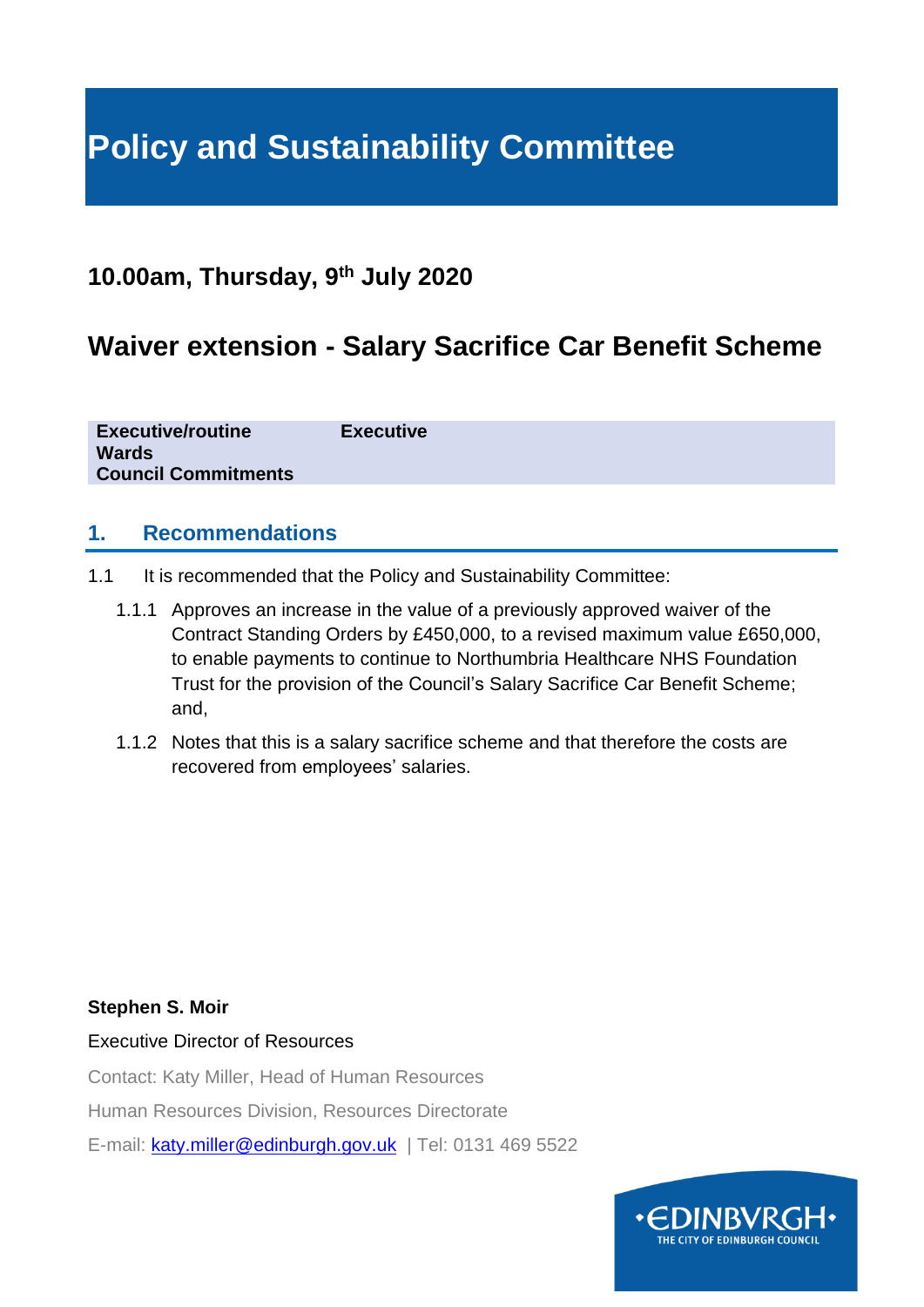**Report**

# **Waiver extension - Salary Sacrifice Car Benefit Scheme**

#### **2. Executive Summary**

- 2.1 It is recommended that the Policy and Sustainability Committee approves an increase in the value of a previously approved waiver to the Contract Standing Orders by the value of £450,000, to a revised maximum value of £650,000, to allow payments to continue to Northumbria Healthcare NHS Foundation Trust for the Salary Sacrifice Car Benefit Scheme.
- 2.2 A waiver, in accordance with the Scheme of Delegation, to the Contract Standing Orders was previously approved in respect of the Council's Salary Sacrifice Car Benefit Scheme until December 2020. However, as the £200,000 value has already been reached no further invoices can be paid until the waiver value is increased. This increase is required to enable the continuation of the scheme and ensure payments are made in line with the Council's contractual obligations to the supplier.
- 2.3 The total revised value of this waiver would, if approved, be £650,000, which would expire in December 2020. A procurement process is currently underway to award a new scheme which will commence in December 2020.

#### **3. Background**

- 3.1 The Council has had a contract with Northumbria Healthcare NHS Foundation Trust to operate a Salary Sacrifice Car Scheme as a benefit to employees. This contract was put in place in 2015 and ended 10 March 2020. The contract is currently extended using a waiver until 30 November 2020 while a procurement process for a new scheme is concluded.
- 3.2 The waiver value of £200,000 has already been reached. In order to meet obligations under the contract arising from the waiver, the Council requires the financial limit of the waiver to be increased to enable continued payment of vehicle rental and associated invoices.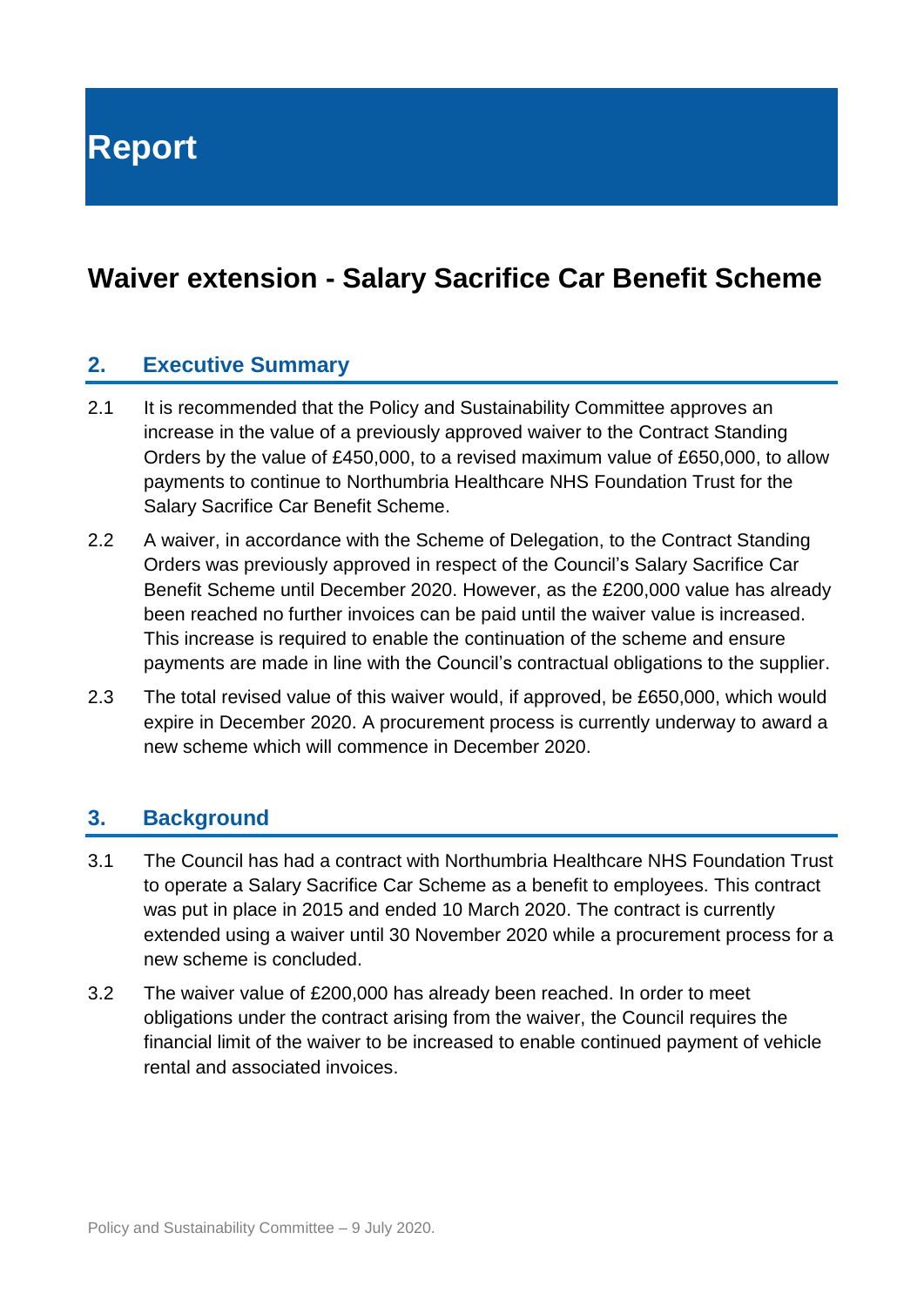### **4. Main report**

- 4.1 Through the Salary Sacrifice Car Benefit Scheme, Council employees have the opportunity to enter into a lease agreement where the car is hired directly from Northumbria Healthcare NHS Foundation Trust for an agreed period and for rental costs. During the lease hire period the vehicle remains the property of Northumbria Healthcare NHS Foundation Trust. The Council is responsible for paying the annual car lease charge and deducts this from the individual employee's salary in 12 equal instalments. Any additional invoices at the end of the contract, such as in respect to excess mileage, are also recharged directly to the employee.
- 4.2 Individual lease contracts are generally three years in duration. As employees have the opportunity to enter contracts under this agreement until November 2020, some contracts will continue until November 2023.
- 4.3 Currently a procurement process is underway to move to a new scheme starting in December 2020.

#### **5. Next Steps**

5.1 Subject to the approval of the Committee the value of the current extension waiver will be increased in value by £450,000, to a maximum of £650,000, until a new contract is in place in December 2020.

### **6. Financial impact**

- 6.1 On average, the Council pays around £61,000 per month in rental invoices to the scheme provider. On that basis, Human Resources proposes that the waiver limit increased by a further £450,000, to a maximum value of £650,000, to cover the period between now and December 2020.
- 6.2 It is likely that the actual invoicing cost will be below the £650,000 total as current lease contracts come to an end and new lease contracts will commence with the new provider from December 2020 onwards.
- 6.3 It should be noted that this is a salary sacrifice scheme, the costs are fully recovered from employees' salaries. Through the scheme, the Council also saves on Employer's National Insurance Contributions.
- 6.4 As such, there is no direct financial implication for the Council arising from this scheme.